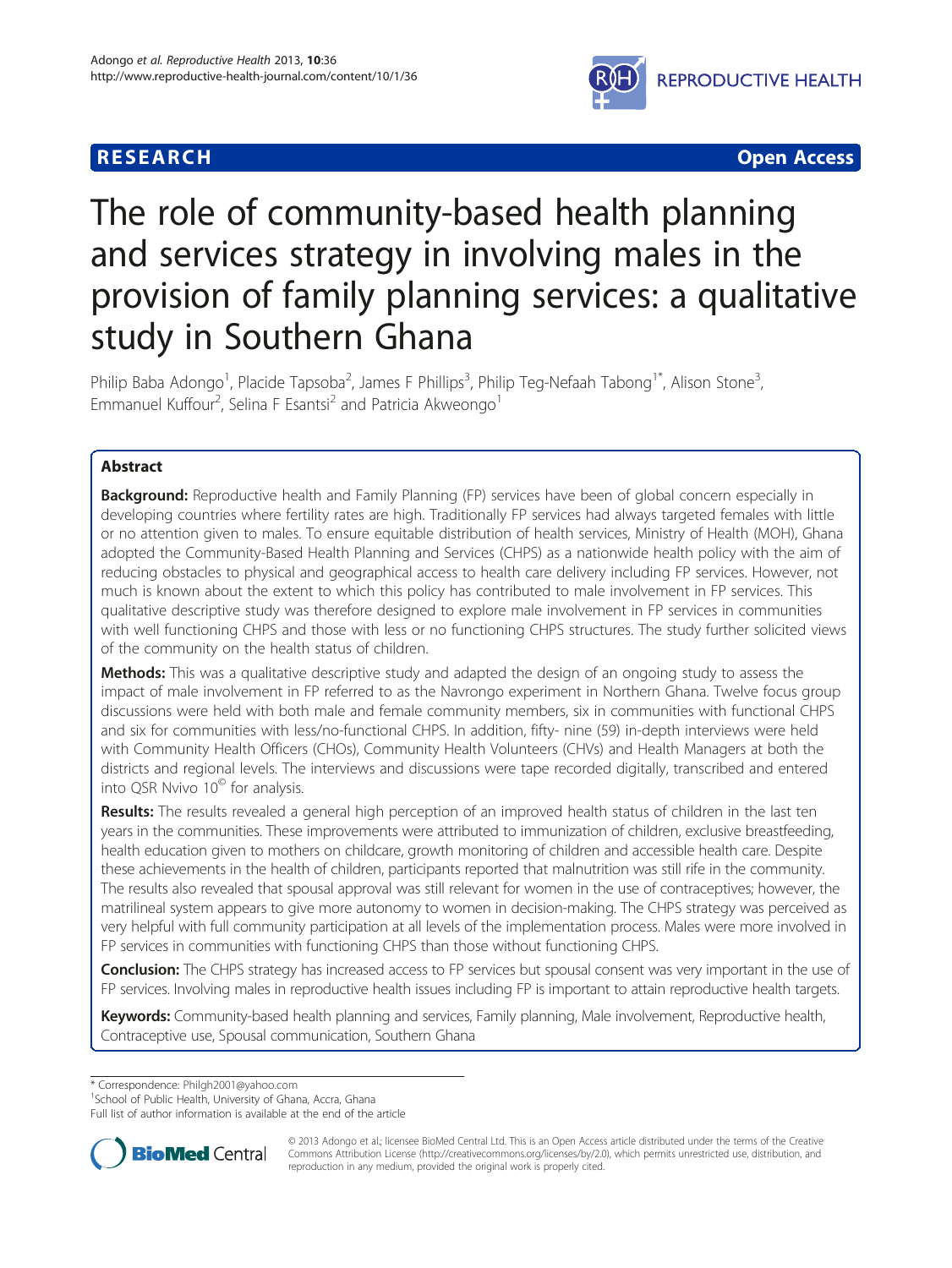#### Background

The declaration of Alma-Alta on Primary Health Care (PHC) in 1978 enjoined nations to make health care accessible, affordable, and situated in the cultural context of the people [[1\]](#page-14-0). Following this declaration, nations have employed various strategies to meet the goals of this declaration. As a step to make health care accessible to Ghanaians, in 2005, the Government of Ghana in collaboration with the Ministry of Health and the Ghana Health Services adopted the Community-Based Health Planning and Services (CHPS) as a national policy for the provision of primary health care services [\[2](#page-14-0)]. This policy was aimed at reducing obstacles in physical and geographical access to health care delivery to deprived districts and communities in Ghana. The CHPS programme is a scale-up of the "Navrongo experiment" that was initiated and piloted in Northern Ghana over a decade ago. Thus, The Ghana Health Services (GHS) programme of work adopted this model of delivering Primary Health Care (PHC) services as it has the potential of extending health services to poorly served communities in Ghana [[3\]](#page-14-0).

The implementation of CHPS at the local level requires the cooperation of the health sector and communities as it involves systematic planning and negotiation with all stakeholders; local authority, political establishment and the community members through community mobilization and effective participation. In this system of health care delivery, the health sector provides additional training on preventive health care services in areas such as immunizations, FP, supervising delivery, antenatal/ postnatal care, treatment of minor ailments and health education to community health nurses after which they are relocated to the community to provide door-to-door services. In addition, the communities in consultation with the health sector select community volunteers to support the work of the Community Health Officers (CHOs) in the area of community mobilization and participation, recording vital community statistics and maintaining other essential activities [[4\]](#page-14-0). As a strategy to improve health services delivery, some donor agencies and collaborators, provide assistance to regions to initiate and implement the CHPS strategy. The Population Council through a USAID grant has been in the forefront of implementing CHPS in mainly in the southern sector of Ghana. In Western and Central regions where this study was conducted, Focus Regions and Marie Stopes International have been actively assisting the regions in the implementation of CHPS.

The delivery of FP services is one of the key activities that CHPS strategies emphases. This is a door-to-door strategy of providing health information on FP that targets both women and men. These messages are aimed at changing the perception of men about FP and contraceptive use. This is particularly relevant, as most men in developing countries tend to oppose FP and contraceptive use [[5,6\]](#page-14-0). The patriarchal nature of most African societies often put men in a dominance position over women. This domineering attitude is also transferred across all spheres of life including maternal and reproductive health decisions. Women are expected to kowtow to men when it comes to matters affecting their reproductive rights and their ability to take decisions on contraceptive use and birth control [\[7,8](#page-14-0)].

Due to this attitude of men, most FP programmes over the years have viewed men as an obstacle to women's ability to control their reproductive rights and therefore concentrated on providing the FP programmes to women. FP programmes have focused attention primarily on women, with the intention to free them from excessive childbirth, and to reduce maternal and child mortality through the use of contraceptives. For this reason, FP services were offered within maternal and child health centres, whereas research and information campaigns were tailored to the needs of women with the hope that FP services targeting women will help them to achieve a sustainable socio-economic development and protect their health [\[9,10](#page-14-0)]. However, evidence suggests that programme that have involved men and encouraged the use of male methods have led to a drop in fertility and the overall development of women [\[11](#page-14-0)]. Men are able to better place their reproductive intentions, promote good decisions for the benefit of their wives when they are made active participants in service delivery programmes.

Socially, contraceptives have been perceived as a liberating strategy for women as it has the potential of providing ability to control fertility. Most men see this as empowering women and a strategy that undermine their authority. In addition, men perceive the use of contraceptives as an opportunity for women to become unfaithful and promiscuous. The desire for large family size, religious considerations, and socio-cultural factors explains the lack of enthusiasm for male involvement in FP programmes [\[12,13\]](#page-14-0). However, carefully designed programmes that have used available local male networks to deliver information and activities have proven to reduce social tension thereby improving male involvement in FP activities [[6,14\]](#page-14-0).

Inter-spousal communication has been identified as an important consideration in encouraging couples to accept FP and adhere to contraceptive use. Studies have shown that women whose partners approve the use of contraceptives are more likely to use contraceptives as compared to women whose partners' disapprove contraceptive use [[15,16\]](#page-14-0). This evidence suggests that couples who frequently discuss contraceptive methods are more likely to try other methods when they experience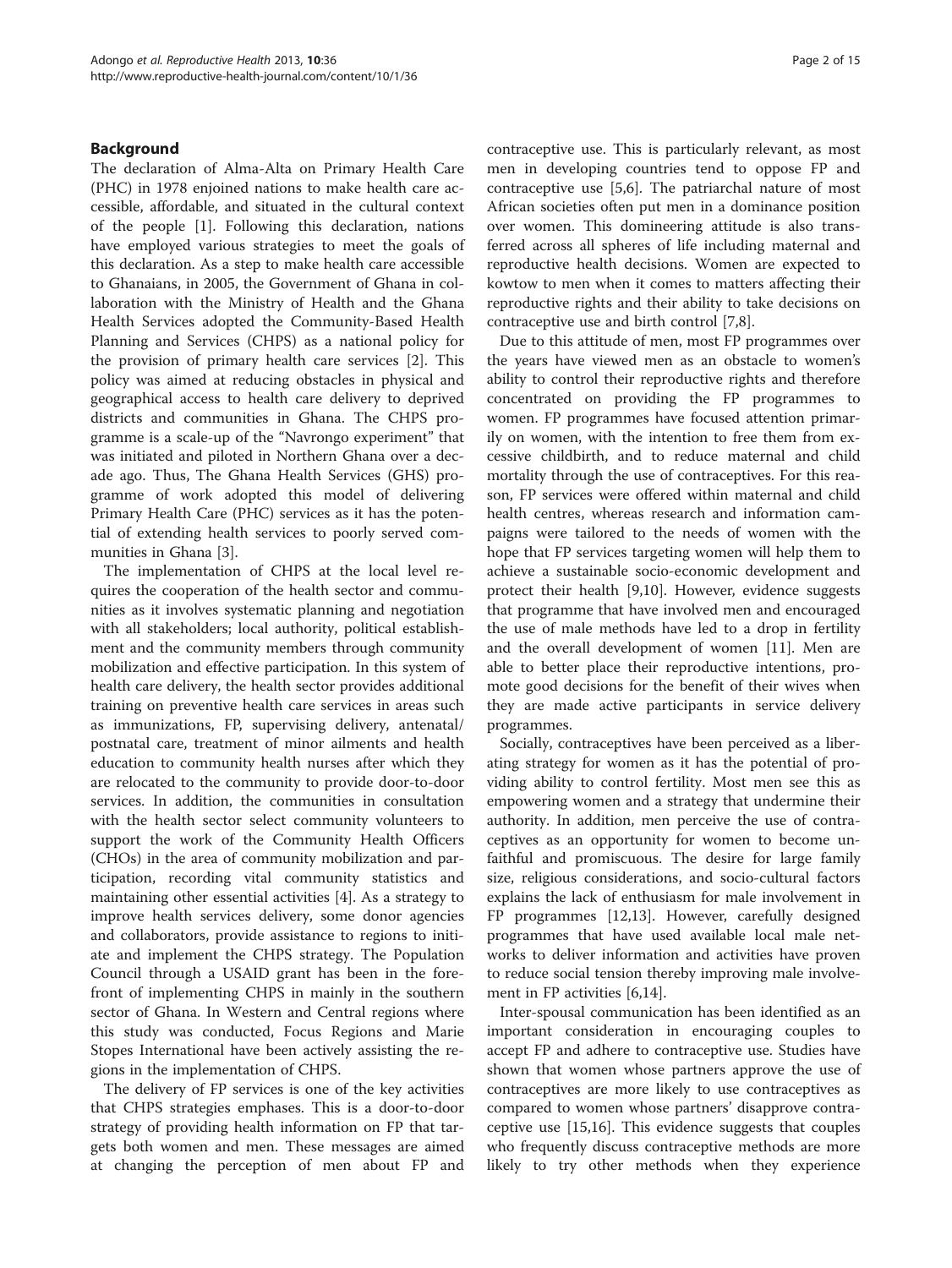discomfort with a particular contraceptive method. Previous studies also revealed that where both partners approve of the use of contraception, there is high intention and likelihood of future contraceptive use as compared to the likelihood of contraceptive use among partners who object to contraceptive use [\[17](#page-14-0)].

Availability and access to FP commodities is very essential in facilitating FP acceptance and use as they are closely linked to the strength and extent of programme coverage. The availability of accurate FP information, quality services and adequate supplies are crucial determinants in the level of male involvement and participation in reproductive health programmes. Low programmes coverage and very poor quality FP services have the tendency to discourage both men and women from FP uptake [[18](#page-14-0)]. The availability of wide range of contraceptive methodmix provides the opportunity for both men and women to make informed choices [\[19](#page-14-0)]. Accessible services are a hallmark of high-quality reproductive health programmes. Reliable information, education, communication and counseling provided through primary health care systems have the potential to increase access to the FP clientele. For this reason, the authors decided to investigate the contribution of CHPS, which is now an integral part of Ghana's primary health care system on male involvement in the delivery and use of FP services.

#### Materials and methods

#### Ethics statement

Ghana Health Service Ethics Committee approved the protocol for this study. All the respondents in this study provided written or oral informed consent before taking part in this study, which was approved as part of the protocol for the study. To those who gave oral consent, the consent form was translated into the local language by the interviewers. The consenting process was then recorded digitally on a separate digital recorder before the beginning of the interviews and discussions. The digital recorder containing the verbal consents given by respondents were kept separately from the ones used to record the interviews. They were further made to recommend an independent person to serve as a witness and the demographic data of the witness documented. Personal identifiers and locator information were not collected, and any identifying information accidentally mentioned was removed from the text prior to analysis.

#### Study area

The study was conducted in Sefwi Bibiani-Ahwiaso Bekwai (SBAB) district and Komenda-Edina-Eguafo-Abrem (KEEA) Municipal area in the Western and Central regions respectively. The 2010 Population and Housing Census put the populations of these two districts at 123, 272 and 144, 705 respectively [\[20](#page-14-0)]. The female population for SBAB is 62,417 and that of KEEA at 75,040 [[20](#page-14-0)]. Both SBAB and KEEA are predominantly rural with over 70% of the inhabitants living in areas classified as rural. Both areas are fairly homogeneous with the Akan ethnic group forming about 80% of the population.

These two districts were selected because of an ongoing support the districts were receiving from USAID through Population Council, Ghana to implement CHPS, a community-based health care delivery strategy that has become a national policy in Ghana. Fieldwork took place between June and August 2011 in these two districts. Sefwi-Bibiani-Ahwianso-Bekwai (SBAB) is a district where CHPS implementation is slow (less functioning sites), and Komenda-Edina-Eguafo-Abirem (KEEA) is a district where CHPS has been successfully implemented (well functioning). Atonsu, Ashiem, Behlehem were communities in SBAB that was categorized as areas with less functioning CHPS and were therefore purposely selected for the study. Within the KEEA, two sets of communities were selected, those with functioning and communities with less functioning CHPS. Badukrom, Benyandze, Abeyee, Besease and Aboransa had functioning CHPS whiles Atransa, Bronyibima and Brenu had less functioning CHPS.

#### Study design

The study adapted the design of an ongoing study to assess the impact of male involvement in FP on fertility in the "Navrongo experiment" in Northern Ghana. The qualitative descriptive study collected in-depth information on how community-based health care services have been implemented in communities with and without CHPS coverage. The study employed focus group discussions (FGDs) and In-Depth Interviews (IDIs) to collect the data. Semi-structured IDI and FGD guides were designed in English and translated into the local language (Akan) by linguistic experts using a back-to-back translation strategy. Research assistants who were proficient in the local languages were recruited and trained by the researchers. The training covered several hours of classroom work and mock interviews exercises after which they were deployed to the communities for the data collection. Focus group discussions were conducted with 6–8 homogenous community members seated in a semi-circle fashion. Each member of the group was given the opportunity to make their contribution in any question posed before proceeding to another question. Both IDIs and FGDs were completed within 30–60 minutes.

Information gathered under each of the data collection methods included the following:

1. In-Depth Interviews- All IDI focused on implementation issues: The extent to which FP is on the agenda of training, deployment strategies,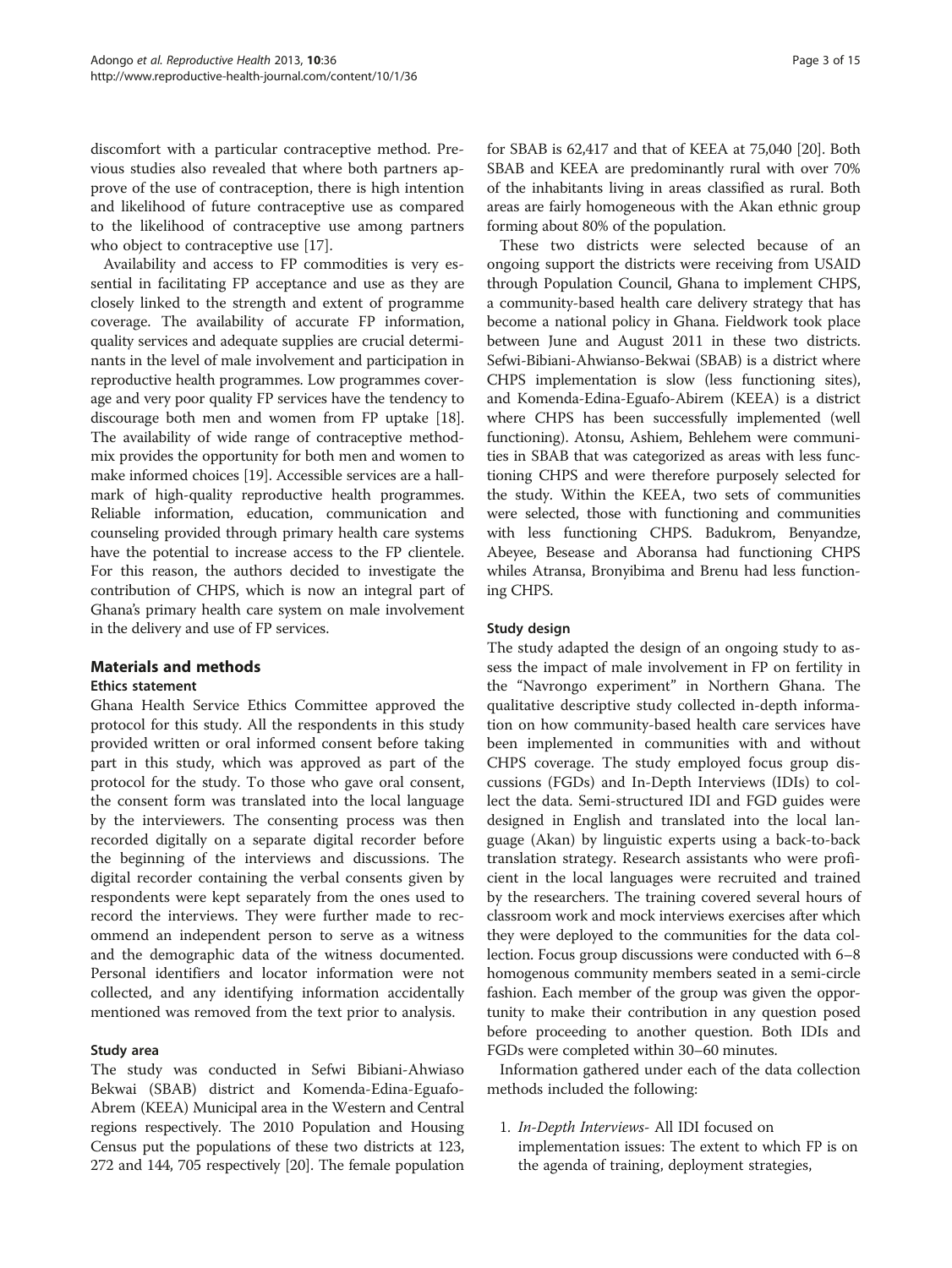worker selection, refresher training, supervisory encounters, discussion at meetings, community durbars, encounters with village leaders and exchanges with district politicians and administrators.

2. Focus Group Discussions - This was to collect normative views from both men and women living in communities with or without CHPS coverage. In all of the focused group interviews, initial questions focused on primary health care and were designed to determine what, if any, reference to FP may spontaneously arise. Interviews then turned to discussions on child health, the current climate in relation to the provision of FP services, perceptions of the importance of these services, and perceptions of social change or reproductive change that may have affected FP demand or service supply. The FGDs were conducted with same discussion guide in all communities.

#### Selection of FGD participants

Twelve FGDs were conducted; six in communities with well functioning CHPS and six in communities with less/no CHPS. Interviews were held with both male and female groups in the communities. In the female category, three different groupings were done based on age: 18 to less than 25 years, 25 to 40 years, and more than 40 years. In the males' category, males below 35 years and those aged 35 years and above groups were formed. Two FGDs were held with the females in each category, one for communities with functioning CHPS and one for communities without functioning CHPS. In the male categories, three FGDs were held for each group equally distributed among communities with functioning and non-functioning CHPS. CHOs and Community Health Volunteers (CHVs) were initial contacted who assisted in recruiting research participants. All participants were married and had between 2–5 children. The age distribution of participants was between 18 years to 59 years. In all 48 females and 42 males took part in the FGDs. Their educational attainments were varied, ranging from elementary to tertiary education.

#### Selection of the In-depth interview participants

Fifty-nine IDIs were conducted involving Health Workers, CHVs, CHOs, Public Health Nurses (PHNs), CHPS' Coordinators at district and regional levels. In all 16 CHOs, 16 CHVs, 20 PHNs, 7 Senior Health Managers took part in the study. The sampling was purposely done in such a way as to ensure equal representation for communities with functioning and non-functioning CHPS. Fourteen of the CHOs were females with only two males. All the PHNs that were interviewed were females. In Ghana, until recently, only females were trained as PHNs because a basic training in midwifery was required to be trained as PHN. The only male public health nurses were those with postgraduate training in public health. Equal numbers of males and female CHVs took part in the study. Three of the Senior Health Managers interviewed were male, and the other three were females.

#### Data analysis

All data were audiotaped using digital audio-recorders. Audiotaped data were transcribed into Microsoft Word for Windows. In select cases, the original words or phrases in Akan language were left in the transcripts. The field notes were written on paper and transcribed into the research records. Transcripts were reviewed for obvious errors by both field staff and one of the investigators. Errors were corrected in the transcripts only after discussing the transcriptions with the interviewer/transcriber to ensure appropriate meaning. At least two independent persons read all interviews and "NVivo" coding were conducted to assist in identifying main themes. Nvivo coding involves making written notes on hard copies of the transcripts and reviewing the notes together. From the NVivo coding, a preliminary coding structure was agreed upon and a codebook was created. At that point, all transcripts were entered into NVivo  $10^{\circ}$ , a qualitative software analysis package. Two separate coders conducted the coding.

#### Results

#### Improvement in child health and the changing perception of reproduction

The study generally revealed an improvement in child health in the last 10 years. These improvements according to respondents were attributable to immunization of children, exclusive breast-feeding, health education given to mothers on childcare, growth monitoring of children and an improvement in access to health care. Both IDIs and FGDs alluded to the fact that immunizations have drastically reduced the incidence of childhood diseases that were fatal in the past. Examples of such diseases were given as measles, poliomyelitis, tuberculosis and whooping cough. Growth monitoring during Child Welfare Clinics (CWCs) also resulted in the early detection of growth challenges and measures taken to ameliorate any adverse effects of such growth challenges. The following responses by respondents support this assertion:

"In the past children were dying from polio but now there is polio vaccination most of the time. The nurses also go round to inject the children to prevent them from getting the killer diseases. Mothers are also educated on the type of food to give to their kids"- (A female, FGD in a community with CHPS).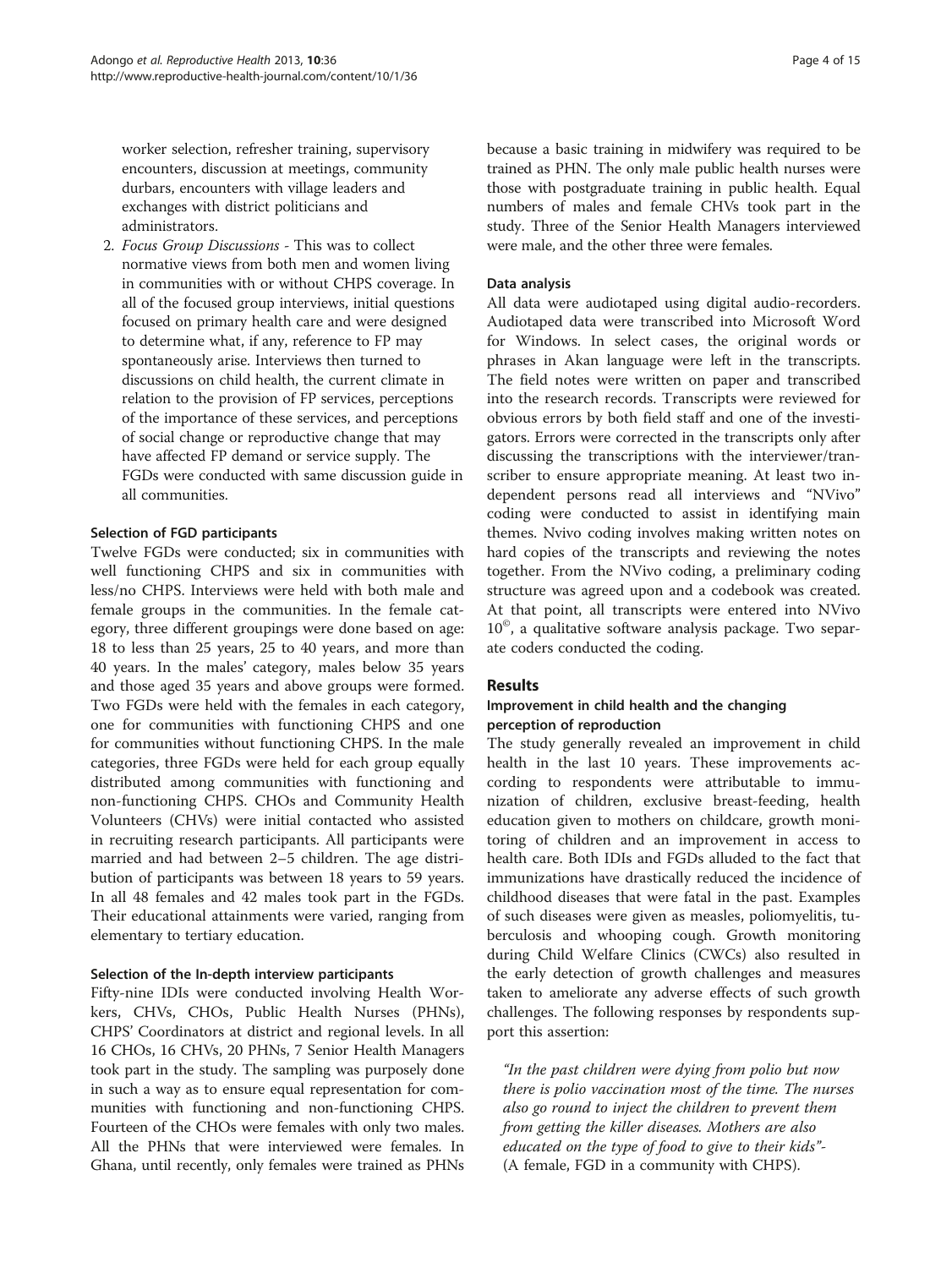"First was whooping cough. The children can cough to the extent that all their ribs will be paining them. Second, was a disease that results in skin rashes, which make children skin to develop sores, and at the end of the day the child becomes very weak but now due to the medicines that our CHOs have been giving to the children it is better than the past 10 years"- (A female, FGD in a community with CHPS).

" …. I will say that it (child health) has really improved by God's Grace; my reason for saying that is because we get help from our health facilities and some medicine they give to our children in the form of immunization like "ntenkyem" (measles)… things have improved better than ten years ago"- (A male, FGD discussant in a community with CHPS).

Another reasons adduced by respondents as having contributed to the improved health status of children is health education in areas such as nutrition and exclusive breastfeeding. Good nutrition provides the children with nutrients required to build a stronger immunity to fight against diseases. The health benefits of exclusive breastfeeding to both parents and the child were significantly mentioned in both IDIs and FGDs. Exclusive breastfeeding as a contraceptive method (Lactational Amenorrhoea Method) was also stated. The use of mosquito nets as a measure in reducing the incidence of malaria in children was stated as another factor that has contributed to the improved child health.

"We are advised not to give food or water to our babies for the first six months after birth, and this prevent the children from diarrhea, which in the past was responsible for the death of many children"- (A mother, FGD in a community with functioning CHPS).

Another factor articulated by respondents as contributing to better child health is an improvement in both geographical and financial access to health care. To respondents, the CHPS system has brought health care to their doorsteps. The doorstep model has resulted in prompt reporting, reducing delays in seeking health.

"If a child is feverish he/she is immediately brought to the clinic and the CHO takes care, so the mother who previously could not send her child to the "big hospitals" because of money and the distance now bring their children to the clinic to be taken care of. The herbs they previously gave to their children through the instructions of their husbands have also stopped" - (A CHO, IDI in a community with functioning CHPS).

"The health of children is now better than before because formally we did not have a clinic here and the nurses were also not coming around to educate us. However, now the nurses come around to educate us on disease prevention"- (A male, FGD in a community with functioning CHPS).

"…the CHO and the CHV are very close to us (mothers) in the community, so if you go to them with your problem, they will provide you with the necessary assistance"- (A mother, FGD in community with functioning CHPS).

The CHPS system has also improved on follow-up of care as the health workers are resident in the community and can easily visit people who report to the clinic for care. This according to respondents was also instrumental in the improvement in child health.

"If you are sick and you attend the CHPS clinic, the nurses will follow you up to the house to monitor how you are taking your drugs and also ensure that your health is improving. If they (nurses) see that your condition is getting worse, they refer you to the hospital"- (A woman, FGD in a community with functioning CHPS).

Although the general perception in the community was that, the health of children was relatively better than before as a result of the various interventions initiated by the health sector, malnutrition was still a major problem in the community. Discussants attributed this to high level of poverty in the community.

The significance of Lineal systems on women's autonomy Three main lineal systems are practiced in Ghana: patrilineal, matrilineal and a hybrid of the two. The patrilineal system is mostly practiced among people from the Northern and Volta Regions of Ghana. Matrilineal system is practiced in the middle belt mostly among the Akan-speaking Regions and duo-lineal system is practiced among the people from the Greater Accra Region of Ghana. The study therefore explored the effects of lineal systems on women's autonomy. It was generally perceived that women in matrilineal systems have better autonomy in reproductive decision-making including the decision to use FP. In the matrilineal system, children born to the male partner in the wedlock are supposed to inherit from the maternal lineage. As a result of this, men appear not to be very much concern about the number of children their wives procreate. Since some men openly state this opinion in public, women in matrilineal systems have often used this practice as a liberating factor to gain some autonomy in reproductive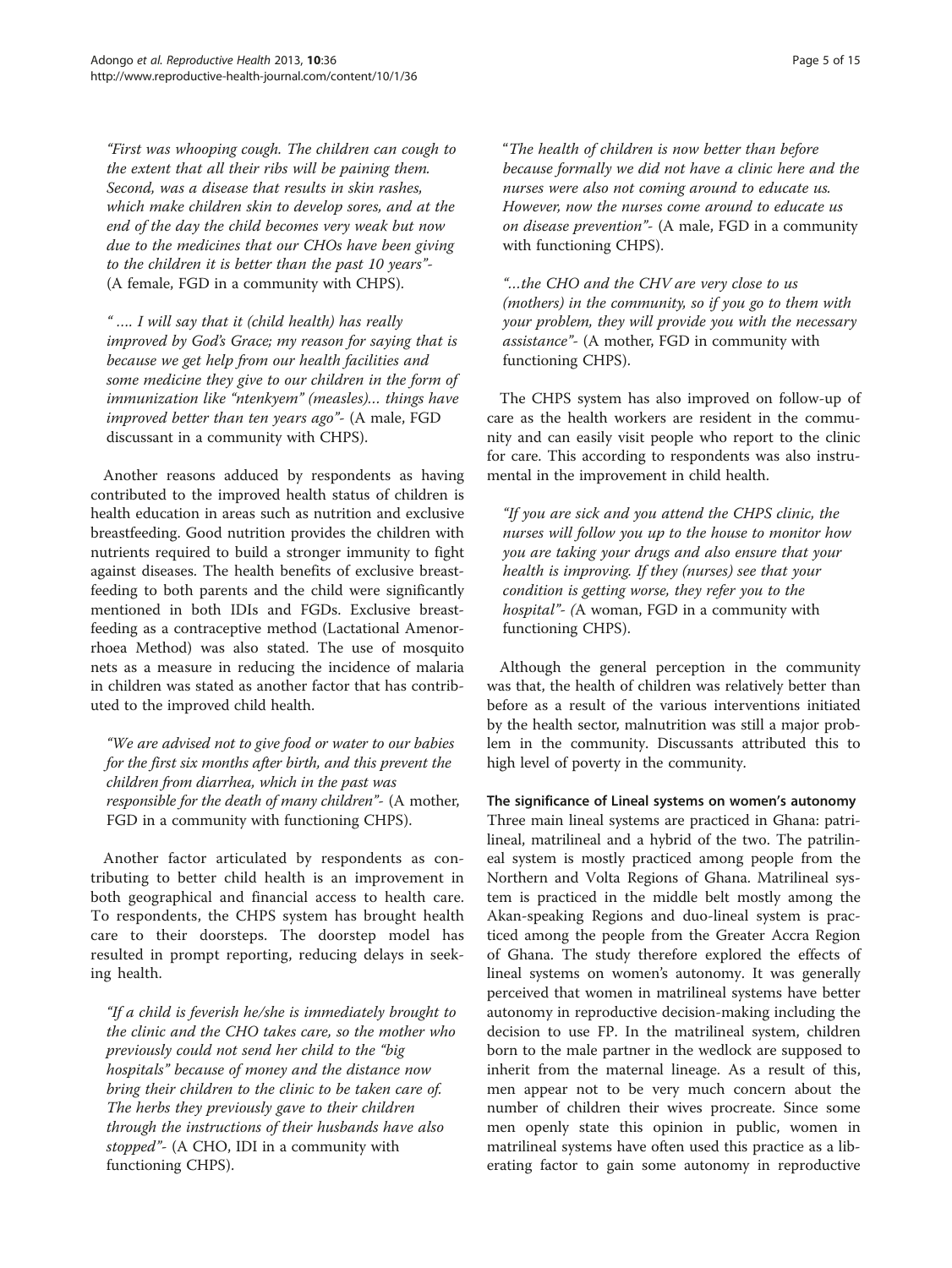decisions. The upbringing of children in the matrilineal system is more a responsibility of the woman and her lineage. The effect of matrilineal system has been summarized by a statement made by a mother in a FGD.

"If it had occurred to me earlier, I would have given birth to one or two children because the men in this community do not take care of their children. The men are constantly advised to take care of their nieces and nephews so it makes it difficult for them to take care of their biological children. Twenty (20) out of 100 men take care of their biological children in this community"- (A mother, FGD in community with less functioning CHPS).

#### Social derision and dispute between men and women as a result of the use of Family Planning

Respondents indicated that some community members disrespect and ridicule men and women who do FP. To be able to escape these ridicules, couples are compelled to either do FP in secret or stay away from it.

"In my community they love to gossip especially about people who are using FP methods, low self esteem is also a challenge since some shy away from accessing the service centres because they would be seen by their neighbours, some hide their cards from their spouse and family to avoid gossips"- ( A male CHV, IDI, Community with functioning CHPS).

Male respondents in communities without functioning CHPS were firmly of the opinion that endorsing the use of contraceptives was an affront to their authority, as this amounts to giving what a male respondent described as "power to their wives"

"The health workers are trying to give power to the females through the use of FP. Now your wife can tell you that I do not feel like having children anymore….I would marry another wife"- (A male, FGD in a community with less functioning CHPS).

Another drawback to the use of FP by women was the perception that contraceptive use was associated with promiscuous lifestyle. Men therefore perceived the use of contraceptives as an antidote against unplanned pregnancy that could result from extramarital affairs by women. This was a major issue as majority of the men in these communities are engaged in fishing and it was customary for the men to be away from their homes for several weeks in the sea fishing.

"Women who use contraceptives become promiscuous because when you go and have sex with another man, there will be no pregnancy. So if you do FP you will be encouraged to have sex with other men when your husband is not around"- (A man, FGD in community without CHPS).

Three main subthemes emerged in inter-spousal communication on FP. One was an egalitarian discussion, which can result in consensus in either to use or not to use contraceptives. High adherence rates and harmony may be expected in such a situation if couples decide to use. However, in a situation where they both agree not to use, there may be the propensity towards the use of natural method such as having sex only during the safe periods in the woman's menstrual cycle. This according to respondents has some religious undertones, as some religious sects do not allow their members to use artificial contraceptives.

On the other hand, there may be disagreements in such inter-spousal dialogue on issues regarding contraceptive use. Respondents indicated two scenarios: the man agreeing to the use of contraceptive whiles the woman disagrees or the woman proposing to use contraceptives to the disagreement of the male, each scenario with its ramifications. In a situation where the man disagrees and the woman goes ahead to do FP, according to respondents quarrels have always ensued, which in some instances could result in a break in the marriage. According to respondents, women who use hormonal contraceptives discharge a lot of vagina fluids or become "wet under" which is noticeable by the man as it takes away the pleasure in sex. To female respondents, this could push the man towards engaging in extramarital affairs to get the pleasure the wife is incapable of providing.

"The reason why it is important to go with your husband to do FP is that, usually when a woman does FP, she easily become wet under, so if the husband have sex with her, he does get the pleasure any longer. This can lead to extramarital affairs by the man and in some instances could lead to divorce because the man does not enjoy sex with the wife any longer"- (A woman, FGD in a community with functioning CHPS).

If on the other hand the woman refuses to oblige to the husband request to use contraceptives, the man may refuse responsibility for any pregnancy and the child that may result.

"If your husband asks you to do FP and you refuse and become pregnant, he will deny the pregnancy and neither take care of you nor the child that would be born"- (A mother, FGD in a community with CHPS).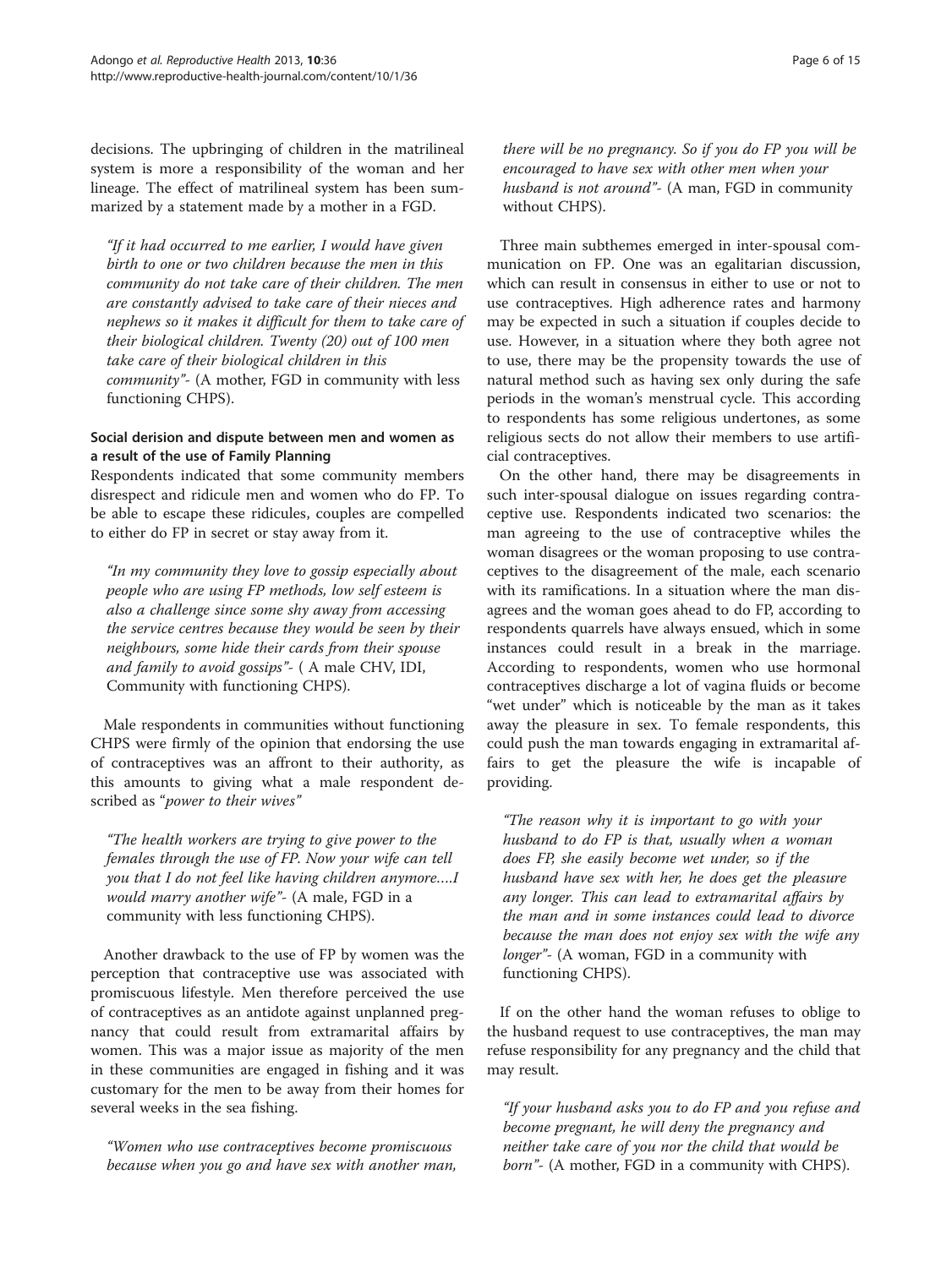#### Male involvement in family planning

FGDs with women revealed diverse views on the level of male involvement in FP. Some women indicated that their husbands have embraced FP, whiles others stated that their husbands despise FP. Generally, women from communities with functioning CHPS indicated that their men were more accepting of FP than their counterparts from communities without functioning CHPS.

"My husband has helped me a lot, I have used FP for almost three years and he has even advised that I should go in for a 10 years long method if any"- (A woman, FGD in community with functioning CHPS).

"My husband accompanied me to the nurse to listen to the talk on FP and since that time, he has been encouraging me"- (A woman, FGD in a community with functioning CHPS).

"I think the men who like FP are now more than those who do not like it. More men are beginning to like FP now because they say that life is difficult, hence many would like to space their children as well as give birth to less children"- (A man, FGD in a community with CHPS).

Focus group discussions with men in communities with functioning CHPS revealed that men who have knowledge on FP advocate for other men to accept FP. This according to the men is very essential especially in a society where men feel superior and are prejudiced against women.

"The men who have knowledge on FP are very helpful, just like what teacher was saying about the family of eight children, all living in one room, if you have FP knowledge and you do not educate others on what you know, it is not good. In fact, one family should not have more than three children in one room because when the room is too congested, it can bring about diseases. In my area, those who have knowledge on FP tend to be very helpful, sometimes they bring teachers and midwives/nurses to the churches to give us health education"- (A man, FGD in a community with functioning CHPS).

"When I realized that the children were becoming too many, I sat with my wife and had a discussion with her on the need for FP to preserve our strength to take care of the children we already have. This is important so that our children would grow to become better than us. So that was how I supported my wife"- (A man, FGD in a community with CHPS).

#### Male chauvinism and Family Planning use

Male dominance in decision-making affects all aspects of marital life including reproductive issues. Males often prejudice females as inferior and incapable of taking important decisions concerning their life. This emerged as a reason that affects contraceptive use.

"I think the men think it is all a waste of time, I tell them that making babies is the responsibility of you and your wife, so if you really want to plan your family, it has to be done by both husband and wife. Therefore, even if you come with your wife and she forgets something, you can remind her. However many still refuse to accompany their wives to the clinic"- (A male CHO in IDI in community with less functioning CHPS).

"Most of the men think FP is not their responsibility to do, but it is only for women that is why many do not get involved"- (A woman, FGD in a community without CHPS).

"The men feel big and see us women as inferior to them, so you cannot tell them what is good for them"- (A mother, FGD in community with less functioning CHPS).

The study generally revealed that knowledge on contraceptives was universally high amongst males. However, this knowledge has not transformed the thinking of men about women on matters regarding the use of contraceptives or behavioural change. Cultural beliefs and societal perception that FP is "women's affair", coupled with various religious beliefs have played a major role in male involvement in FP services. These factors make men feel superior to women, a situation that makes it inappropriate for women to initiate inter-spousal communication on FP.

#### Social autonomy, gate keeping and family planning use

Heads of lineage and clans in a typical cohesive family system affect social autonomy and decision-making by members of the family. However, as the extended family system becomes more diffused, leadership, power and authority is increasingly being conferred on husbands who act as heads of nuclear systems. Evidence from this study has shown that husbands still play a major role in the social autonomy of their wives. However, in some instances, where in-laws live with the couple, they can influence all facets of the couple's life including the decision to use contraceptives. Focus group discussions have revealed that couple whose parents have used contraceptive before either positively or negatively influenced the decision of the couples on contraceptive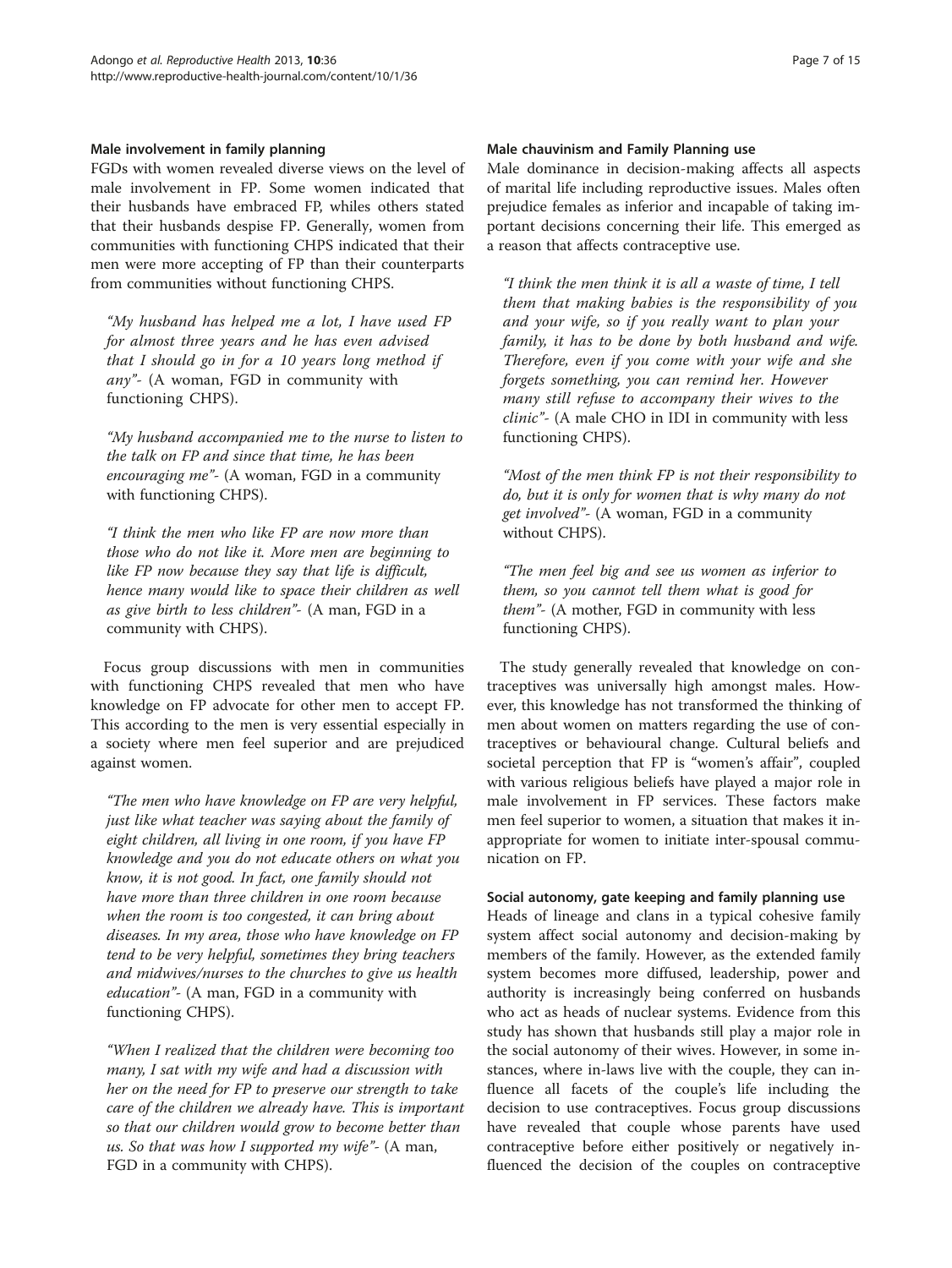uptake. Though spousal consent is not required in FP, majority of respondents acknowledged that it was important to seek approval from your partner especially for women because of the benefits in a collective decision as observed by a female respondent:

"My husband accompanied me to the nurse to listen to the talk on FP and since that time he has been encouraging me to take the pills"- (A female, FGD in a community with functioning CHPS).

Female respondents attested to the benefits in involving their partners in their FP intentions and use, as men could be very useful when educated to accept FP.

"My husband reminds me about review dates when I forget and any time we think I am not safe because I have missed a pill, we use a condom"- (A woman, FGD in a community with functioning CHPS).

## Non-use of Family Planning, pregnancies and abortions

When the discussion turned to the effects of non-use of FP, respondents expressed the view that one of the major consequences in the non-use of contraceptive is an unplanned pregnancy. The study revealed that such unplanned pregnancies ended up been aborted through self-induction using unsafe methods or in private health facilities that perform abortion. FGD discussants stated that women do abortion using traditional and unhygienic methods, which sometimes results in serious complications. Often the women take these drastic actions because they are uncertain of the reaction of family members.

"…I know a woman who had many children and did not do FP and became pregnant again, she did not want any more children so she wanted to abort the pregnancy and took some medicine and that resulted in her death"- (A man, FGD in community with less functioning CHPS).

Common drugs mentioned by respondents, as abortificients were cytotec (misoprostol) which is a drug recommended for medical abortion by the World Health Organisation (WHO),  $u$ -pill and herbal preparations such as *eclandudua*, *adutwumwaa bitters*. Apparently, these herbal preparations have been licensed by the Food and Drug Authority in Ghana for the management of other diseases but are contraindicated in pregnancy. Adverts for these herbal preparations specifically mentions that women who are pregnant should avoid taking them, and so these drugs have been misconstrued as abortificients and used by community members to induce abortion.

"Now most of the women when they become pregnant and they do not want to give birth they do abortion. They take in different types of medicines"- (A man, FGD in a community with less functioning CHPS).

#### Community perceptions about Family Planning

Community perception on the use of contraceptives determines their acceptance or rejection of contraceptives and was therefore explored in this study. Three main subthemes emerged regarding community perception from IDIs and FGDs. These were misconceptions, side effects and perceived benefits of contraceptives.

#### **Misconceptions**

The use of contraceptives was associated with various misconceptions that prevented couples especially women from using them. A key misconception that emerged from the respondents was the ability of contraceptives especially intrauterine contraceptive devices (IUCDs) which are inserted into the cervix of a woman to ascend to the heart to cause what respondents described as "uncontrollable heartaches".

"The contraceptive that are inserted into the vagina can travel to the heart to give you heartache and other discomfort"- (A woman, FGD in a community with less functioning CHPS).

Regular menstrual flow (menses) were also perceived to prevent uterine fibroids, hence since the use of hormonal based contraceptives resulted in amenorrhoea (absence of menstrual flow), it was perceived by the community members as predisposing women to uterine fibroids.

"…I know another lady who did it (FP) and stopped menstruating, later on it developed into fibroid and ended up in surgery"- (A male participant, FGD in a community with less functioning CHPS).

"Every drug has its way of working, but my observation is that majority of the clients do not get their monthly menstrual flow due to the mechanism of action of the drugs. The women therefore feel that the lack of monthly menses can cause fibroid or block their tubes and prevent them from having children in future"- (A male CHO, IDI in a community with less functioning CHPS).

"My little sister went to do the implant and she changed drastically, that is, first, she was fat but after doing the FP, she grew very lean. Because of what happened, my mother asked her to stop the FP and as soon as she stopped the FP, she gained her weight back" - (A female, FGD in a community without CHPS).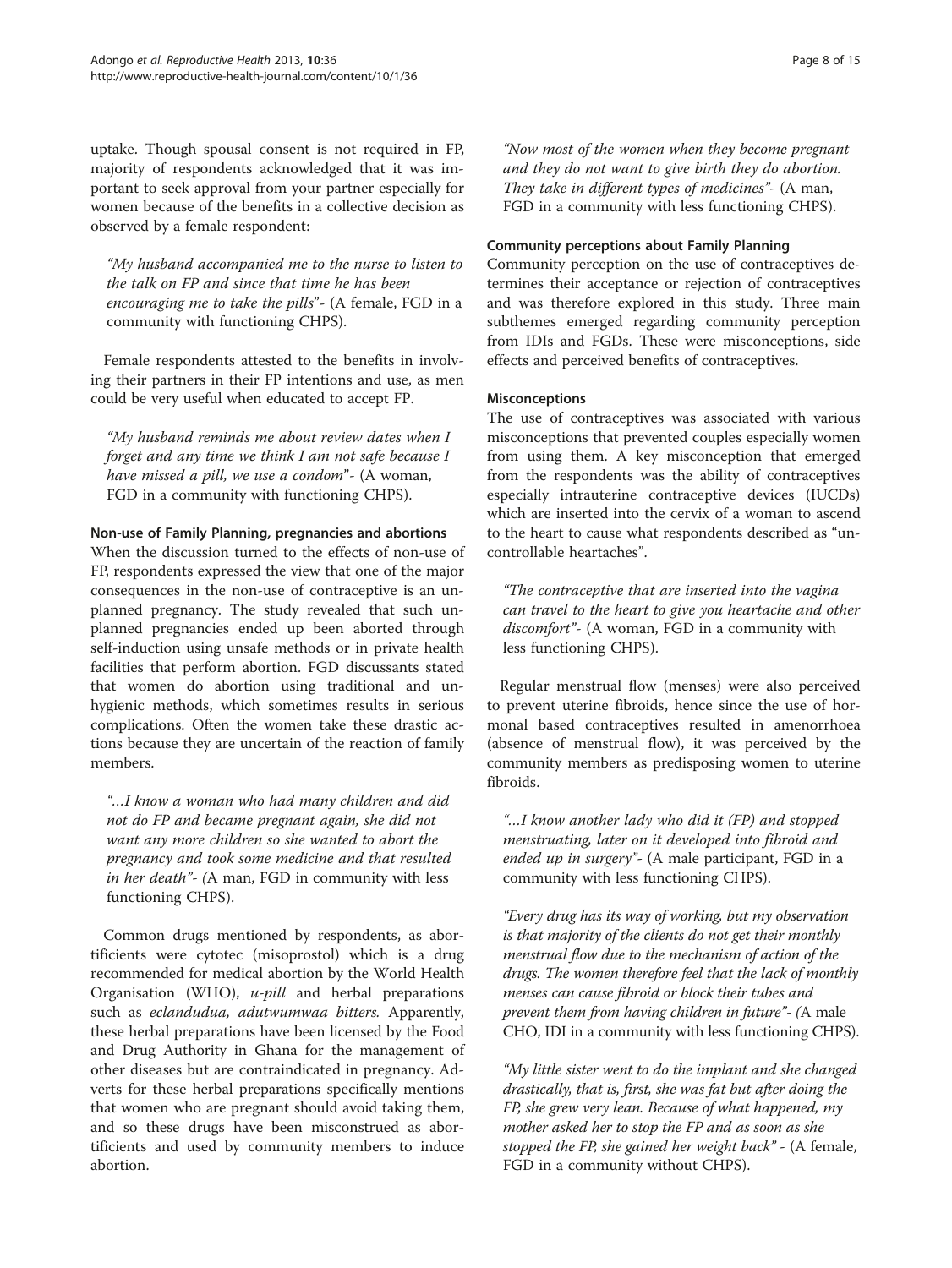#### Side effects

Just as other medications, hormonal based contraceptives have some adverse reactions when taken by some individuals but this was often over generalized. This was reported as one of factors inhibiting women from using contraceptives. Some of the common side effects that respondents reported were headache, excessive bleeding (menorrhagia), palpitations and dizziness. In principle, not every woman who uses the hormonal contraceptive methods experience these adverse reactions, however the general perception in the community was that all contraceptives except condoms have these side effects.

"Many also complain about heart and waist problems so many people are scared. In fact, my wife was on FP but she was complaining that anytime she takes the pills she gets palpitations. So she stopped taking the pills and went back after 2 years but still she feels very weak and complains of heartaches, so I have even decided that I would let her give birth to another child after which we would go in for a permanent method through surgery"- (A man, FGD in a community with functioning CHPS).

Closely related to the side effects is delay in return to fertility following the use of hormonal based contraceptives, which was perceived to be secondary infertility. Respondents generally believed that the use of hormonal based contraceptives could result in secondary infertility.

"I know someone who has done FP before and after she stopped using it, she is struggling to become pregnant again"- (A woman, FGD in a community with no CHPS).

Some respondents also indicated that the use of condom takes away the pleasure during sex and therefore not appropriate if one was concerned about the pleasure in sex. Some male respondents when to the extent of suggesting that condom use was not a subject worth discussing between couples.

"In fact, for the condom we should not talk about it because couples would not enjoy sex when they use the condom. The condom is not nice to use during sex"- (A man, FGD in a community without CHPS).

#### Perceived benefits

There are many inherent benefits in the use of contraceptives to the health and social wellbeing of the couple and the child and this was explored in this study. Respondents that have used or are still using contraceptives stated some of the benefits of using FP methods as helping the couples to space their children, enabling couple to control the number of children they wish to have; making the couple more productive as they have time to concentrate on their work, and improvement in the health of children.

"FP has helped us to space our children and also provide them with education. It has also improved our productivity since we get time to do our work on time, so it is good"-  $(A$  woman, FGD in a community with CHPS).

"For me…. I gave birth to two children and became pregnant in less than two years. I later discussed with my husband about FP. He accepted the idea and went to the clinic with me. In the clinic, I was referred to the doctor, who ordered for a test on my blood and urine and he advised me that the injectables would not be good for me but rather I should do the IUD and I did it for 5 years. I actually wanted another boy so I went to remove it and I got pregnant. Even though I was scared that something could happen to me but nothing happen, the only thing is that I put on some small weight, which made me to look very nice and God being so good I had my baby boy. After giving birth to that boy I just told the doctor that I have 5 children so he should 'cut me' (sterilize) so I wouldn't make any more babies again which he did"- (A woman, FGD in a community with CHPS).

#### Barriers to the use of Family Planning

Women reported disapproval by men as a major barrier to the use of contraceptives, which sometimes results in concealed use. However, the perception that women that are using contraceptives discharge too much vagina fluid during sex which is detectable by the husband; it makes it difficult for women to engage in concealed use. Inadequate counseling to make informed choices, correct method use and failure to differentiate between myths and fact were also identified as barrier in the use of contraceptive.

Inadequate method-mix mostly for men emerged as a constrain for men. Male methods covered by the national FP programme are condom and vasectomy. National programmes ignore the traditional methods of withdrawal and periodic abstinence. The result is that men have limited alternatives of the methods of contraception. Another barrier in the use of FP method is the cost of the methods. Even though many respondents stated that contraceptives were affordable, other said contraceptives were expensive and not affordable for them.

"… you have to pay for the contraceptive but not everybody who want to use them has the money, I met a woman who was interested in doing FP but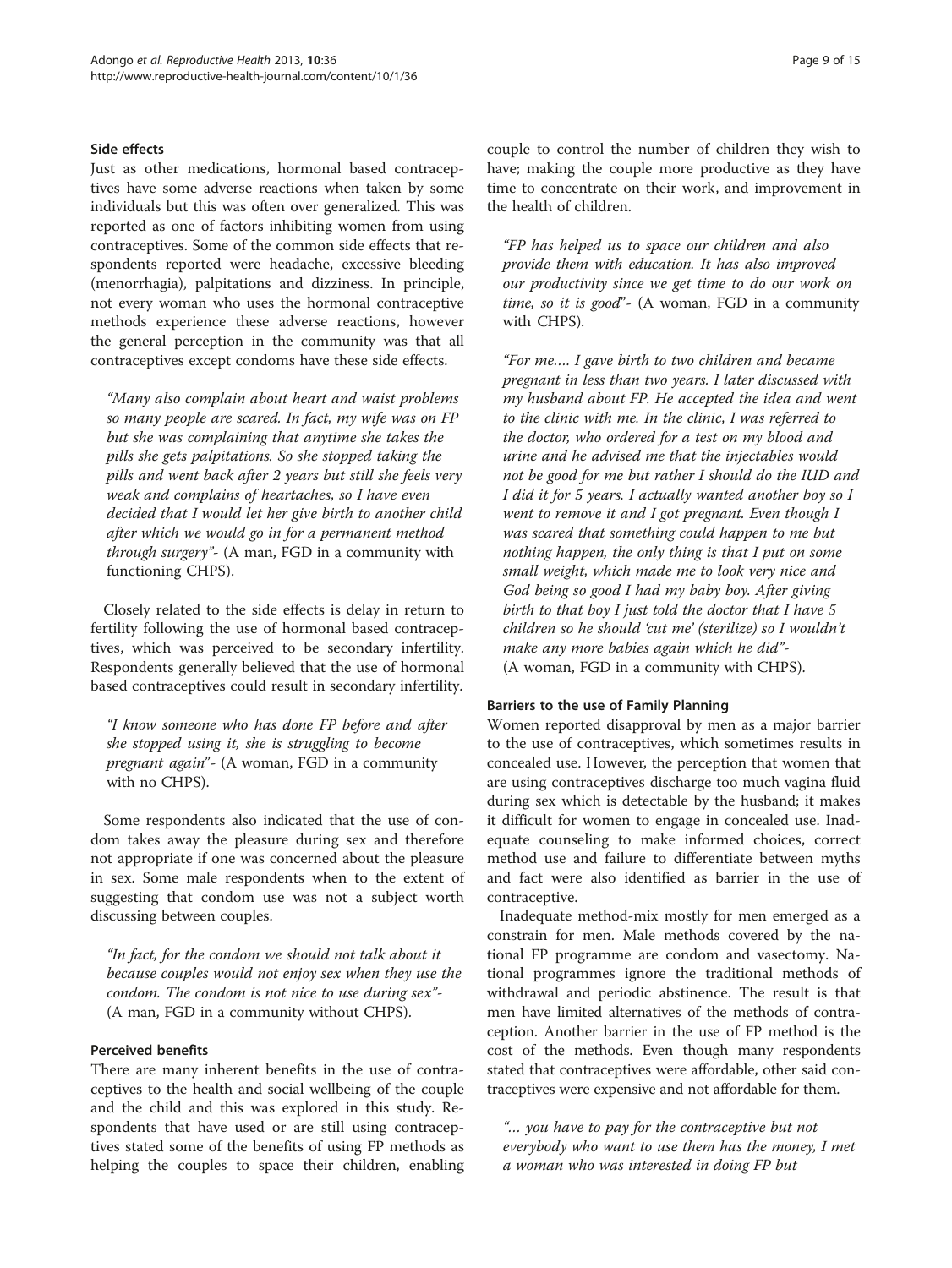complained that she did not have money. It is not very expensive but it is not everybody who can afford it; some people do not have money so it becomes a hindrance to accessing the service"- (A Senior Health Manager in IDI).

Shortages were also cited as a barrier to FP patronage. As some participants stated that sometimes, the health facilities run out of stock of the method of their choice. FP services providers also affirmed this finding. To avert this problem, an electronic stock management system using a short message service on mobile telephone known as the early warning sign system was introduced. In this system, various FP service delivery points are expected to send a text message to their supervising institutions at 2:00GMT every day stating the stock levels of the various FP products, so that prompt supplies could be sent to the facility before they are depleted.

#### Sex preferences and ideal age of marriage

There was no consensus on the preferred sex and the age for marriage in the community. FGDs generally indicated that both male and female were a product of God's blessings and therefore should be acceptable to couples. However, a few respondents did indicate a preference for either a male or female for a child. Reasons cited for preference for the male sex include; their ability to progress to higher educational levels and high school dropout rates for females in the community. The high dropout rates according to community members make any investment in girl child education fruitless. In contrast, respondents who preferred daughters to sons cited reasons such as the propensity of male children to become unruly and indulge in social vices such smoking, stealing that bring ignominy to the family.

"For me I think girls are better than the boys because some of the boys are "crazy"…. For the boys easily fall prey to peer pressure and indulge in drinking, smoking, and womanizing and at the end of the day nothing good comes out of them"- (A woman, FGD in a community with CHPS).

Some respondents also buttressed their preference for daughters by referring to a statement made by one of the illustrious sons of Ghana, Dr. Kwegyir Aggrey.

"Please for me I think giving birth to girls is better than giving birth to boys, because there is a saying that when you educate a man you educate one person but when you educate a woman, you educate the whole nation"- (A female, FGD in a community with functioning CHPS).

The study further explored the community's view on the ideal age for marriage. Generally, participants agreed that the ideal age for marriage especially for females was between 20–26 years even though they acknowledged that some woman even marry before celebrating their  $18<sup>th</sup>$  birthday. This age range according to respondents was ideal because the female would have been physically and emotionally matured enough to face the challenges of pregnancy, childbirth and child rearing. One of the considerations in determining the ideal age for marriage is the ability to cater for the children up to some point before proceeding on the mandatory pension age of 60 years in Ghana. To respondents if one does not marry early and give birth, you were more likely to give birth to what respondents described as "pension babies or pension children". A pension child is a generic term used to describe children who are still in formal educational institutions whilst their parents have attained the age of 60 years.

"Please some of the women wait till their late thirties before giving birth, which I think one will give birth to pension babies. Because the woman is already old before giving birth, within the shortest period of time she is on pension"- (A Female, FGD in a community with functioning CHPS)

## Sources of knowledge on Family Planning

Communication of information and education on FP to both women and men is an important determinant in contraceptive uptake. Awareness of FP methods was universal and, on an average, every participant had heard of contraceptives in the community. The main sources of information on FP methods for men were friends, mass media, non-governmental organisations and health workers. However, male respondents general perceived home-based health education and FP services as more appropriate.

"The nurses in the community almost always talk about it (contraceptives). If you go to the CHPS compound, she (CHO) talks to you about FP. She also comes to talk about FP using the public address system"- (A male respondent, FGD in a community with functioning CHPS).

"When we attend child welfare clinic, the nurses educate us that when we breast feed the children, it contains food and water, so we should do exclusive breast feeding for six (6) months which is also a form of FP for the mother" (A female respondent, FGD in a community with functioning CHPS).

"For us men we prefer health education in our homes...if you come to my house to offer me FP service,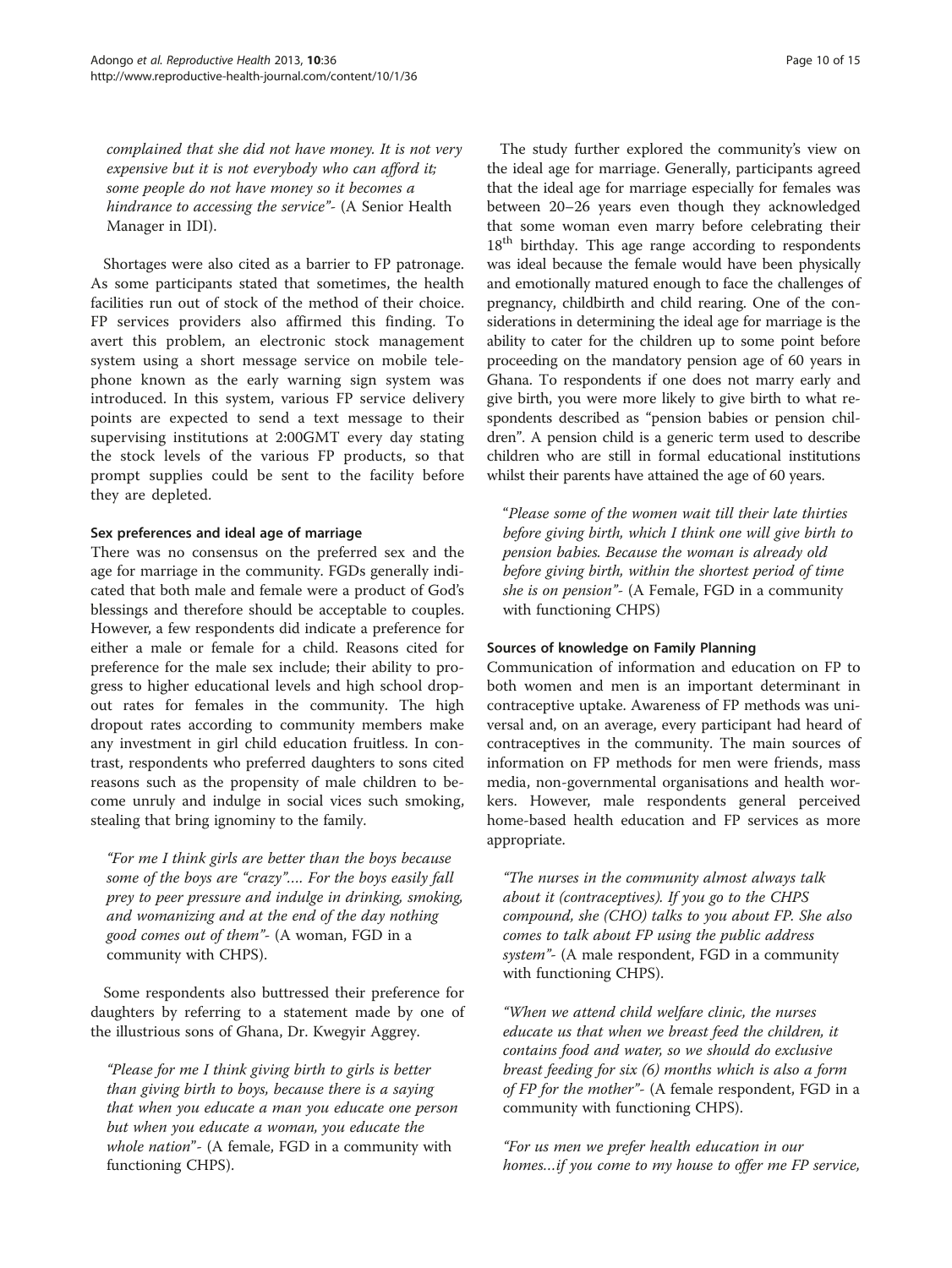nobody in the community will know and I will be comfortable"- (A man, FGD in a community with less functioning CHPS).

#### CHPS and the provision of FP services

The Primary Health Care (PHC) system requires that health delivery system be decentralized and accessible to all individuals irrespective of their geographical location and socio-cultural background. To this end, CHPS was introduced to make health accessible to communities without hospitals, clinics and health posts. The study therefore explored the role of the CHPS in the provision of FP services.

## The role of development partners and NGO in service delivery

Health delivery system involves several stakeholders from both governmental and non-governmental institutions. Effective collaboration between these stakeholders is important in achieving the desire goals in any health care intervention. Several community based non-governmental organisations were mentioned as promoting reproductive health interventions including the use of contraceptives in the study areas. The contributions of these institutions were vivid in the minds of community members and collaborated by the Health Managers in the community.

"….There are NGOs and agencies like Marie Stopes International helping. Two years ago they were with us and many women came to do the long-term methods"- (A Health Manager in IDI).

"Yeah, networking, we use the community volunteers, you know we have some NGOs who are working on the ground, CODISOT is there, they are also doing FP"- (A Senior Health Manager in IDI).

"In my church, the nurses are often invited to come and educate us on FP methods and contraceptive use. Now the pastors are preaching that if you do not take care of the children you bring into this world, you will have to give account to God when you die. We have embraced FP in our church and receive information and advice in the church"- (A woman, FGD in a community with functioning CHPS).

Contrary, some respondents indicated that some religious sects do not allow their followers to use contraceptives. This according to respondents was a drawback to advocacy on the use of contraceptives.

"We have a church by name…. they worship on Saturdays and preach against contraceptives. They say that a woman should allow the husband to have sex

with her anytime he wishes"- (A woman, FGD in a community without CHPS).

## Implementation related issues

The study further explored the implementation of the CHPS and FP services in the community examining it from the political, community and health sector involvements.

## a. Political involvement

Respondents stated that they sometimes make appeals to the governmental institutions to provide them with logistics for the CHPS compound and this emerged as a well-entrenched theme in the implementation of the CHPS systems.

"Some communities request for hospitals but when they are unable to get it, they get the CHPS facility instead. They become intermediaries between the hospital and the community to treat minor ailments"- (A man, FGD in a community with functioning CHPS).

The District and Municipal Assemblies also assist in the CHPS programme by providing the infrastructure for the programme and accommodation facilities for the health workers. This was however not without challenges. Lack of funding to support the activities of CHVs was given as a major challenge resulting in high attrition rate for CHVs. Funds were also unavailable for refresher training to update the knowledge of both CHVs and CHOs.

"We are unable to organize periodic training for volunteers because of lack of funding….Even money to motivate the volunteers is a problem. Some of them say they need bicycles to enable them go round the communities which are unavailable"- (A Senior Health Manager, IDI).

## b. Community involvement

The CHPS programme is a community-based health intervention strategy. This therefore implies that communities would have to be involved and actively participate at all levels of discussions leading to the establishment of the CHPS compound, recruitment of staff and the management of the CHPS compounds. Respondents generally believed that the communities were involved in the establishment of the CHPS facilities. Participants also stated that FP was an integral part of the activities of the CHOs and CHVs included FP.

"We had a meeting at our community and discussed it (CHPS) and asked those who were interested and have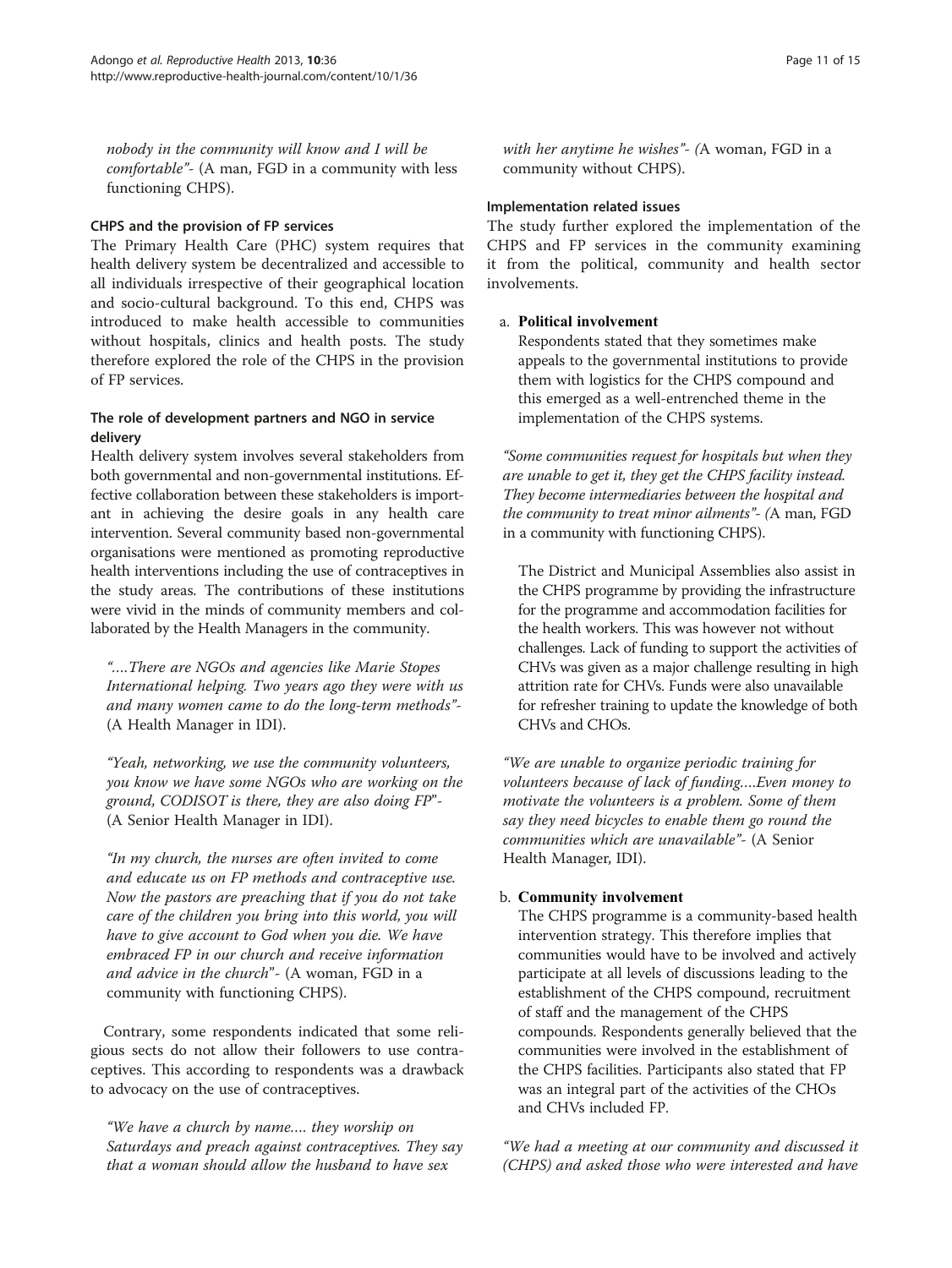the desire to work as volunteers to submit their names, so we chose the most knowledgeable amongst them. Whenever a volunteer travels or is no longer interested we choose another person to take over"- (A man, FGD in a community with functioning CHPS).

"The communities are doing their best; they provide infrastructure, maybe a room or two to start the CHPS program. About three communities have been here, they want the CHPS, they have seen the importance of CHPS, and they want it in their community by providing us with a facility"- (A Senior Health Manager, IDI).

The community sometime also assists the health workers that are posted to the health facilities. The communities can even organize durbars and invite the health workers to give them health education or for them to discuss how to improve on the health situation in the community.

"Our durbars are usually organised by the community leaders and anytime there is a problem and we report to them, they come to our aid"- (A CHO, IDI in a community with functioning CHPS).

#### c. Health sector involvement

Two main subthemes emerged in the health sector involvement namely; training and deployment of Community Health Officers (CHOs) and the training and deployment of Community Health Volunteers (CHVs).

#### ci. Training and deployment of Community Health Officers

Community Health officers are Community Health Nurses who have completed a two-year training programme in an accredited institution and duly registered by the Nurses and Midwives Council of Ghana. They are also given additional training to be officially recognized as CHOs. Hence, all CHOs assigned to CHPS compound have received formal training to manage minor ailments and to refer promptly to the next level, cases above the training. The major challenge was in the area of deployment of the staff. Community members generally believed that they were not often involved in the deployment of staff to the community. The effect of this is that communities sometimes receive people who are not familiar with the local practices and norms within the community.

"Sometimes they bring people here who cannot speak the language and you have to tell them your problem through an interpreter….This I think is not good enough"- (A woman, FGD in a community with CHPS).

## cii. Selection, training and deployment of Community Health Volunteers

The study revealed that there were two main ways Community Health Volunteers (CHV) were selected. The communities either selects a person within the community who is deemed desirable for this responsibility or an old CHV could be interviewed by local health managers and deployed to their own community. In each of these recruitment strategies, the community is involved.

"Yes, it is the community that selects the volunteers. Mostly what we do is we go to the assemblyman, unit committee members and then the chiefs to put the request before them. Generally, they often select a community member who can at least read and write and is devoted to community work. A community member who is well known by community members. The person is then recommended to us to train"- (A Senior Health Manager, IDI).

"My colleague and I are interested in health promotion activities in the community, so we were chosen by our community to be trained and we have come back to help the community"- (A CHV, IDI in a community with functioning CHPS).

Concerning training, all CHV are either formally trained in a structure-training schedule or are sent for mentorship by CHO or to understudy CHV in a CHPS compound.

"Yes, I have been trained as a volunteer. We come here (CHPS Zone) for training almost every month"- (A male CHV, IDI in a community with functioning CHPS).

"We train the CHV for 5 days and organize periodic training for them. Those we are unable to train, we send them to the CHPS compounds to understudy CHOs and trained CHVs"- (A Senior Health Manager, IDI).

The study probed further to ascertain whether the training of CHV covers contraceptive methods. It was revealed that FP was part of the training of CHV. However, interviews with CHV revealed that their knowledge on FP was low especially regarding adverse reactions.

"The Ghana Health Service actually train them for a maximum of about two weeks, and the area covered in the training are management of minor ailments, the CHPS concept itself, home visiting, volunteerism, community participation, community mobilization, and family planning"- (IDI, Senior Health Manager).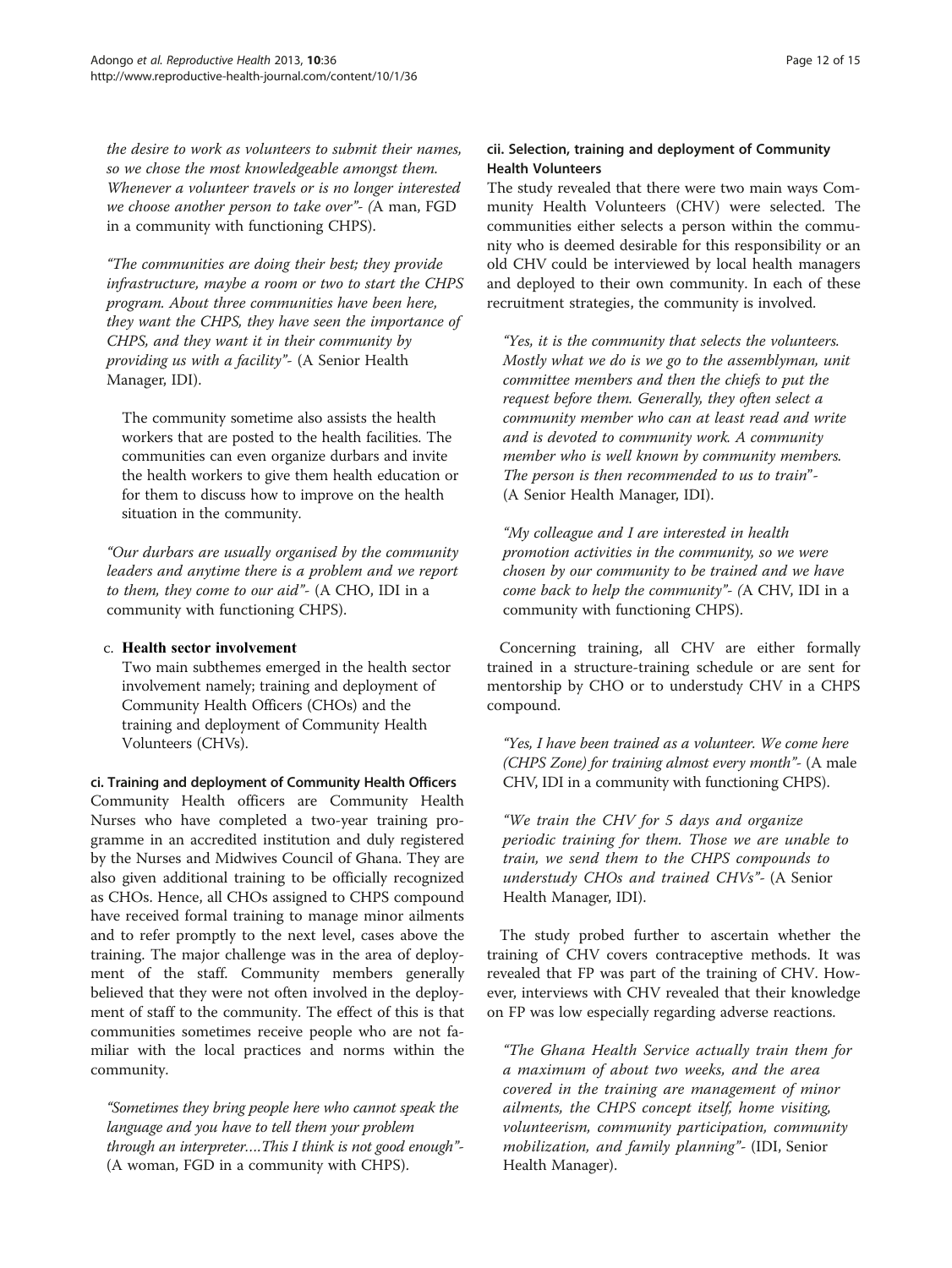#### Discussion

The study aimed to explore how CHPS was contributing to efforts in involving males in FP services. The findings suggest that knowledge level of both CHOs and CHVs on FP was minimal, as many could not describe satisfactorily some of the FP methods including their side effects. Given this inadequate knowledge, it will be difficult for such an individual to be able to educate a client very well to disabuse their minds of some of the misconceptions about contraceptives in the community [[21,22\]](#page-14-0). Quality of care is therefore compromised by a lack of trained reproductive healthcare providers and inadequate counseling skills, resulting in clients not receiving accurate information on FP methods or referrals for different methods when they experience side effects. The lack of adequate knowledge among lower level service providers in FP could have fueled the myths on contraceptive use among community members. This issue highlights the need for improved human resource capacity for both the technical and human aspects of reproductive health and FP counseling.

Though respondents indicated various sources of getting information on contraceptives, home-based dissemination of information was the preferred sources, as men who refuse to follow their partners to the health facilities will also have the opportunity to get the information in their homes. This also has an added advantage of identifying other health problems such that health education could be focused on identified health problems. This approach reinforces the need to strengthen the CHPS system and to extend it to all communities. Home visiting therefore should be seen as a very important activity in preventive health as it has the potential of reducing disease burden in deprived communities. Cultural and linguistic competences of the health care providers are an important consideration in the deployment of CHOs to be able to carry out appropriate health education at homes. The linguistic ability or the ability of the CHO to speak the indigenous language should be considered before posting. This may be difficult in heterogeneous societies with different ethnic groups however; it is worth mentioning, as this could be crucial to communicating the right health information to the households and communities.

The CHPS concepts which emphasis a door-to-door health care and FP services was perceived to be very effective in disseminating FP knowledge in the study. FP uptake was high among communities with functioning CHPS than communities without CHPS. This observation was as results of males in communities with functioning CHPS encouraging their partners to do FP. The door-to-door health education and FP services created a platform for men to get involved and to have the opportunity to ask pertinent questions on FP. For this reason,

they are able to receive information that is relevant for informed choices. With such knowledge, they also act as FP advocates in the community. Men in this study in communities with functioning CHPS were often more willing to be involved in health interventions but need correct information and communication directed at them. Previous studies report that men have responded positively to health programmes that involved interventions [[23](#page-14-0)-[26\]](#page-14-0). The CHPS concept is therefore an ideal strategy that can ensure effective male involvement in FP as it will ensure home-based access to FP knowledge and provision of services instead of the traditional facility-based FP services, which many men are unwilling to patronize. Studies have shown that it is very difficult for men to have access to accurate, timely and good quality reproductive and sexual health information and services since men are often unwilling to go to services outlets in formal institutions such as hospitals and clinics [[27](#page-14-0)].

Presently in Ghana, the main source of public health financing for community members is the National Health Insurance. There are even community-based initiatives to register the poor and the vulnerable in the community free. However, contraceptives are not included in the list of benefits for registered members and couples who wish to do FP have to pay for the services. The study however revealed that some community members who are willing to do FP are unable to afford the cost of the service making them vulnerable to unplanned pregnancies and its associated consequences. Out of desperation, such women may fall prey to quacks in the community who will prescribe abortificients that may be detrimental to their health. Complications from unsafe abortion often end in the hospital and death as a result of that recorded as maternal deaths increasing the maternal mortality in Ghana. It is important as Ghana accelerate efforts to achieve the MDG 5 (reducing maternal mortality), that contraceptives be added as one of the benefits in the national health insurance. This is not just going to reduce unplanned pregnancies thereby reducing maternal mortality but also has the added advantage of improving child health, which can also propel Ghana towards achieving MDG 4 (improving child health). Studies have showed that children that are born as a result of unplanned pregnancy are more likely to be malnourished with low survival rate [\[28\]](#page-14-0).

It was also evident that unplanned pregnancies as a result of failure to use contraceptives often end up in abortion using non-orthodox and unsafe methods. Abortion remains a sensitive issue and is general disapproved by the society. In Ghana, abortion is a criminal offence regulated by Act 29, Section 58 of the criminal code of 1960, amended by PNDCL 102 of 1985 [[29](#page-14-0)]. This law permits safe abortion only if the pregnancy is as a result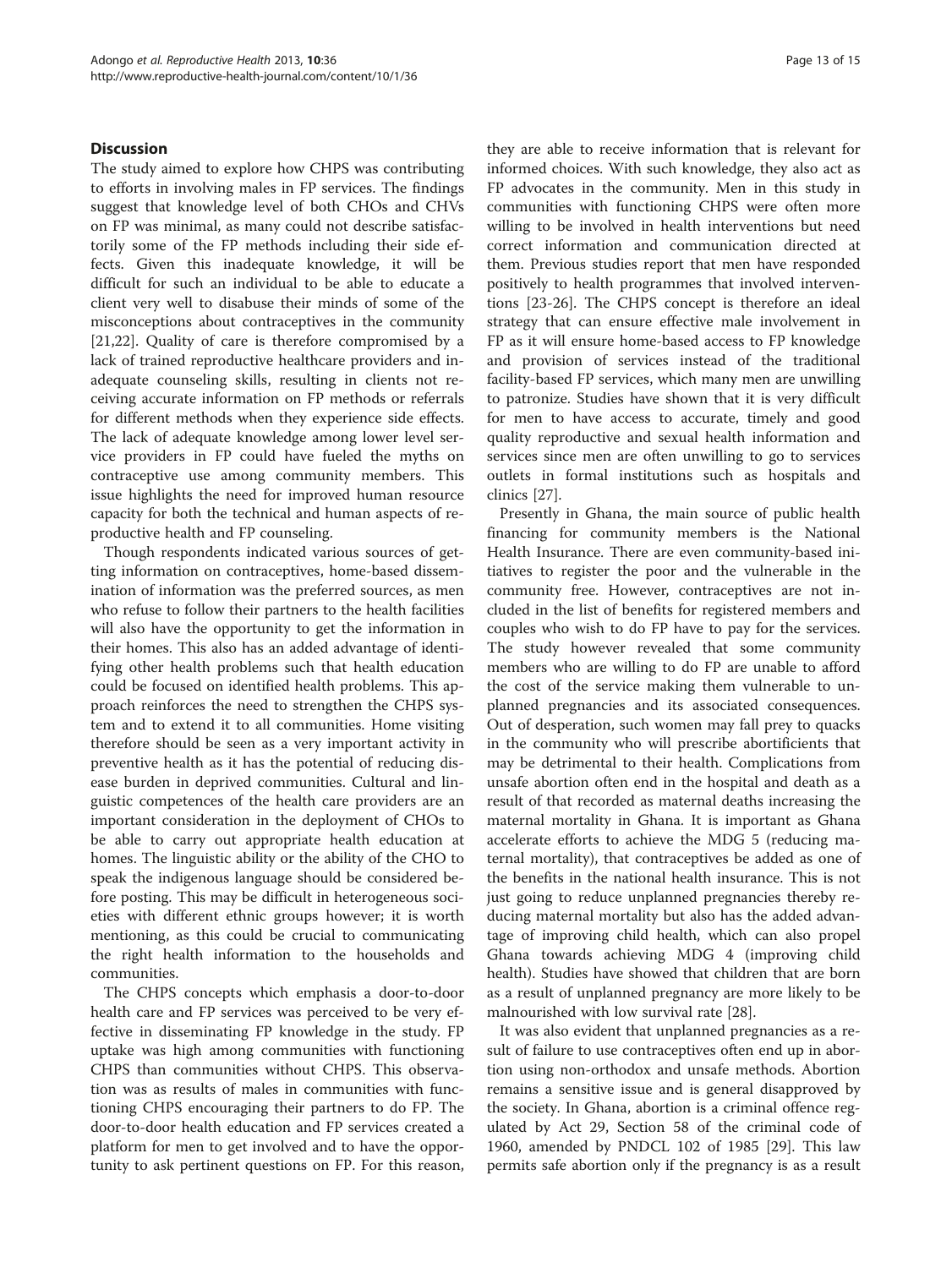of incest, rape, and cognitive impairment. In addition, when the pregnancy is likely to adversely affect the mental and physical health of either the mother or the foetus. The consequences of such unsafe abortions are complications that can only be managed using advanced medical procedures which are more likely to cost more than the value of financing contraceptives, however, further research is required in this direction. If such a mother dies in the process, it adds to the burden on maternal deaths. Unsafe abortion is the third most common cause of maternal death in Ghana. Unsafe abortion accounts for 11 percent of maternal mortality in Ghana, according to the 2007 Ghana Maternal Health Survey [[30\]](#page-14-0). A trend analysis of the cause of maternal deaths from 2006–2010 at the Tamale Teaching Hospital in Ghana has revealed that unsafe abortions accounted for 11.5% of maternal mortality [[31](#page-14-0)]. It is therefore important for Ghana to re-examine the stand on abortion to make it possible for women who become pregnant accidentally and wish to terminate the pregnancy to have access to safe abortion in the public and private health institutions.

It is also clear from the study that men are the key decision makers in all aspects of reproduction, family formation and health-seeking behaviour despite the fact that in matrilineal communities, the women have some autonomy but this is not without resistance from the men. Apparently, most men are not prepared or do not wish to relinquish their role or share in their authority. Women neither have control over their sexuality nor on their reproductive goals. Educational and advocacy programmes should try to act upon these observations and strengthen intentions of the men who express readiness to share decision-making power with their wives. Any educational programme for influencing reproductive intentions of couples or promotion of contraception, which neglect men, may not have the desired impact. Such men who are willing to share their authorities could be used as role models in educational programmes as such individuals are capable of causing behavioural change in their follow men. Men's participation is important to the success of FP programmes and to the empowerment of women [\[32\]](#page-14-0).

The study further revealed that men feel that contraceptive advocacy programmes are highly gendered with less emphasis placed on men. This perception has been goaded by the lack of product mix for males. It also appears that research has overemphasized the vulnerability of women, making men feel superior and creating a sense of self-fulfilling prophesy in women. Though socio-cultural norms may have put men in decisionmaking positions much to the detriment of women, the scientific world has further fuelled this in research to the extent that many reproductive health researches are

targeted at women. This creates a situation where women are supposed to be conventional and obey whatever men say [\[7](#page-14-0)]. There should therefore be a paradigm shift with less emphasis on feminism as this has the potential of linking gender related issues to feminism. Training curricular for secondary and tertiary institutions should include issues on reproductive health and gender. This will increase sensitization and inform the youth to view issues with a gender lens. Involving the media in social advocacy and gender sensitization can have far-reaching effects. Hence, the media should be trained and educated on FP since they have the opportunity to reach a wider audience.

The use of electronic stock management system (Daily Short Message Service) to ensure availability of FP deliverables is a finding in this study that is worth emulation by FP service providers. Regular supply and availability of all types of FP deliverables can increase contraceptive prevalence rate. The findings of this study indicate that this innovation has helped in managing contraceptives, ensuring the availability of method-mix for informed choices by couples.

#### Limitations of the study

The researchers used independent individuals to do the translations and the translations were verified using back-to-back translation, however, it is possible that some of the statements could have lost their original meanings. Some of the local terms used could not be directly translated to English. To help mitigate this problem, emphasis in analysis was placed on overarching ideas rather than specific word choices or phrasing. In a social interaction like interviews, there may be the tendency for respondents to give socially desirable answers. However, the researchers used both method and data triangulation, that is collecting data on the same subject from both IDIs and FGDs. Both the data collection in IDIs and FGDs were put together to be able to arrive at themes thus ensuring that the final data reflects the situation in the community. In addition, the data were collected to the point of saturation.

## Conclusion

The study revealed a general improvement in child health in the community as a result of preventive health strategies adopted by health workers. The CHPS strategy has increased access to FP services however; there is the need for service providers to equip themselves with indepth knowledge on various methods and side effects to be able to provide accurate information for informed choices. The door-to-door strategy espoused by CHPS provided men with the opportunity to have access to information on FP to inform behavioural change. It also ensures couple-based counseling on FP unlike the traditional